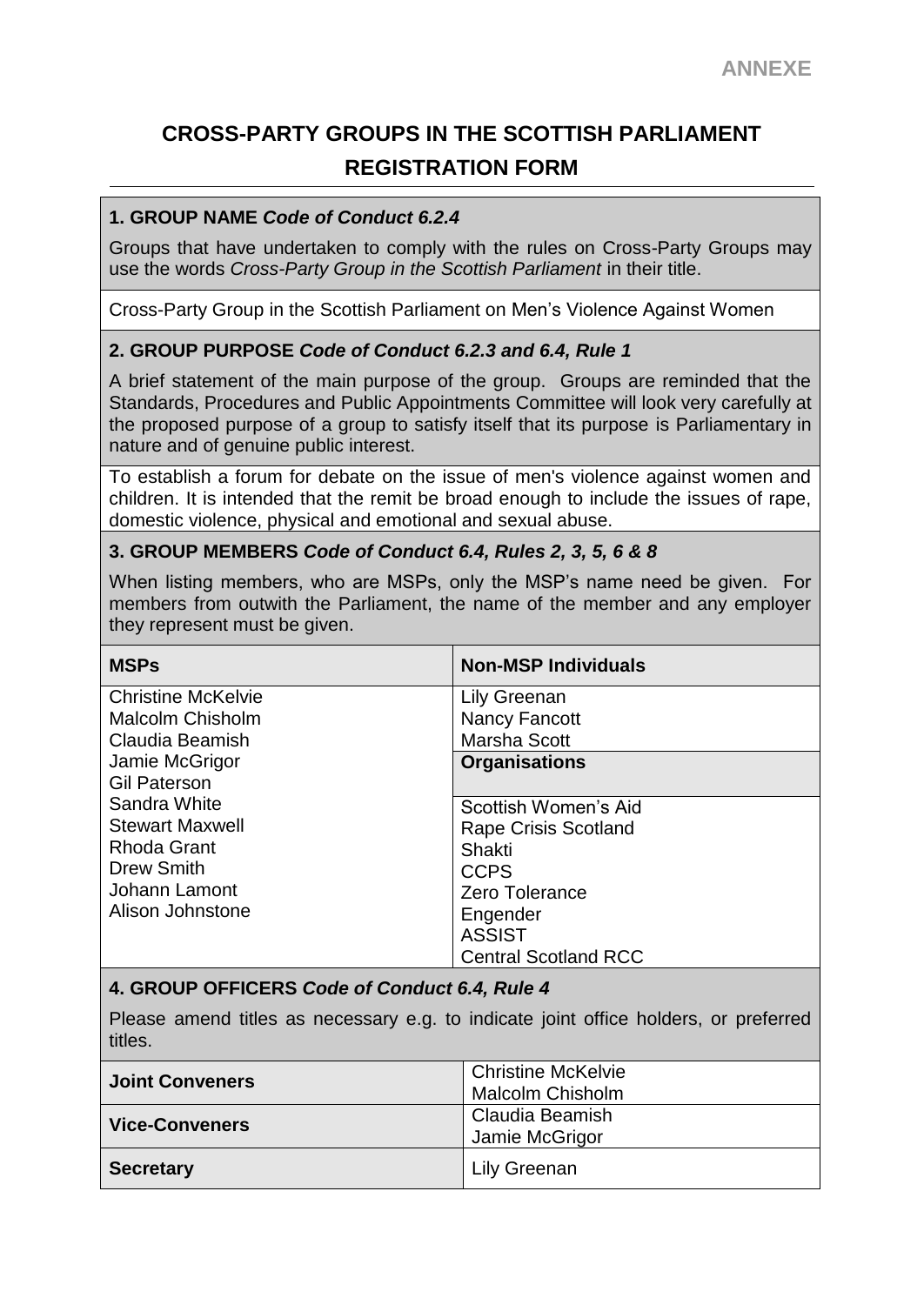| <b>Treasurer</b> |  |
|------------------|--|
|------------------|--|

## **5. FINANCIAL OR OTHER BENEFITS RECEIVED** *Code of Conduct 6.3.1 & 6.3.7*

The group must register any financial or other material benefit received by the group from whatever source, where the value of the financial sum or benefit from any single source exceeds £500 in any one calendar year. This includes donations, sponsorship, subscriptions, hospitality, gifts, visits, provision of services or accommodation or staff assistance. The value of use of Parliamentary facilities need not be registered.

The details requiring to be registered include a brief description of the benefit, the approximate monetary value, the date on which it was received and the source from which it came. Where a consultancy organisation provides benefits, the client on whose behalf these are provided should be named.

| <b>Date</b> | <b>Amount</b> | <b>Description</b> |
|-------------|---------------|--------------------|
|             |               | <b>NIL</b>         |

#### **6. GROUP SUBSCRIPTION** *Code of Conduct 6.4, Rule 9*

Where a group charges or proposes to charge a subscription, this must be reasonable and the same for all members. The amount of the subscription should be registered and the purposes for which it is intended to use the subscription.

**Amount per group member per year** | N/A

**7. GROUP STAFF AS PARLIAMENTARY PASS HOLDERS**

If a group makes use of staff issued with a Parliamentary pass, any paid activity undertaken by those staff where the employer benefits from the pass holder's access to the Parliament must be registered. There is no need to state the amount of remuneration. The requirement relates both to staff employed directly by the group and to staff employed by an outside organisation to provide assistance to the group.

| <b>Staff name</b>                            | N/A |
|----------------------------------------------|-----|
| <b>Title of post</b>                         |     |
| Name and address of employer<br>organisation |     |
| Type of employer organisation                |     |

# **8. GROUP CONTACT** *Code of Conduct 6.3.4 and 6.5.1 – 6.5.5*

Please give the full details of an elected official of the group who is an MSP who will be the contact for registration matters for the group. Initially this must be the Member who signs the declaration on compliance with the rules on behalf of the group. If a group subsequently changes the designated contact, the office of the Standards Clerk must be informed within 7 days of the change.